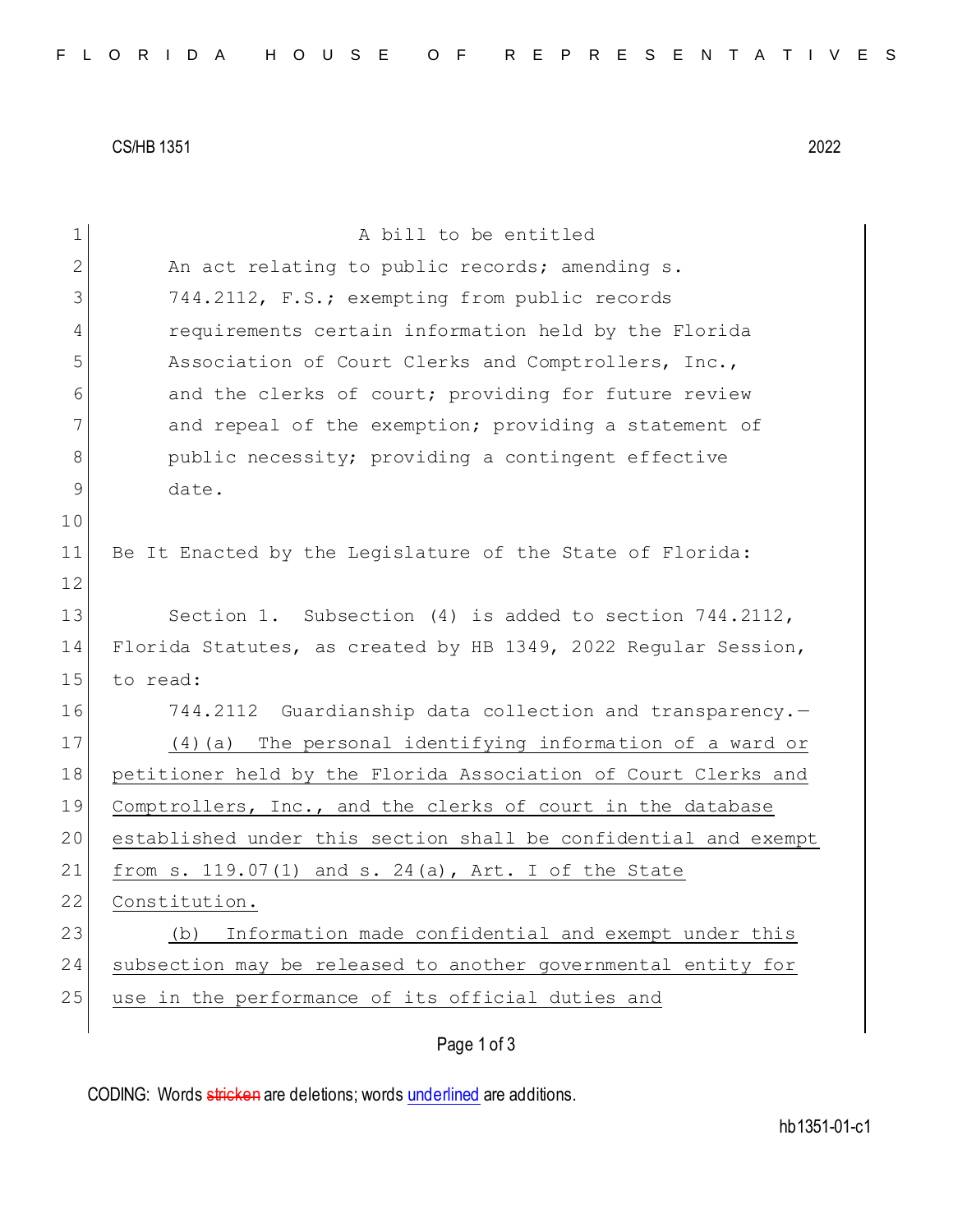## CS/HB 1351 2022

26 responsibilities. 27 (c) This subsection is subject to the Open Government 28 Sunset Review Act in accordance with s. 119.15 and shall stand 29 repealed on October 2, 2027, unless reviewed and saved from 30 repeal through reenactment by the Legislature. 31 Section 2. The Legislature finds that it is a public 32 necessity to exempt from s.  $119.07(1)$ , Florida Statutes, and s.  $33$  24(a), Article I of the State Constitution the personal 34 identifying information of a ward or petitioner held by the 35 Florida Association of Court Clerks and Comptrollers, Inc., and 36 the clerks of court in the database established under s. 37 744.2112, Florida Statutes. The Legislature finds that the 38 health and safety of the public necessitates that the clerks of 39 court have access to personal identifying information of the 40 state's most vulnerable residents when such individuals become 41 involved in a guardianship proceeding and the petitioners who 42 petition on their behalf. The use of a database as a repository 43 for guardianship-related information will allow for more 44 efficient judicial processes and will permit analysis of 45 guardianship data which can be used to enhance the statewide 46 system by improving protections for wards and increasing 47 preservation of their property. Providing access to such 48 personal identifying information will also enable the judiciary 49 to provide the oversight required to ensure that the guardians 50 appointed to wards are performing their duties in compliance

## Page 2 of 3

CODING: Words stricken are deletions; words underlined are additions.